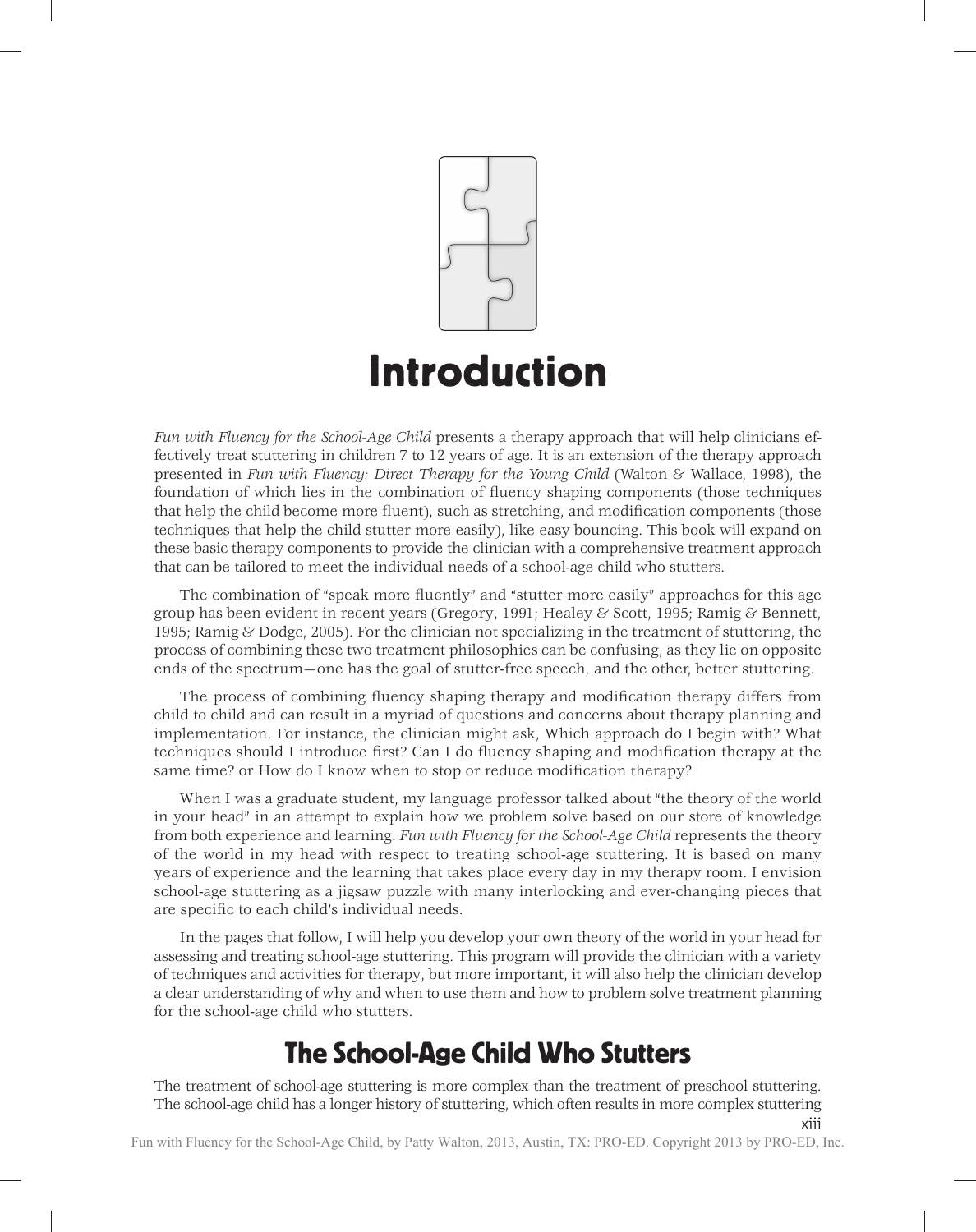patterns (especially in the way he reacts to moments of dysfluency), and his behaviors are more reinforced (especially secondary behaviors used to escape or avoid stuttering). He has a greater awareness of his own behavior and is more aware and concerned about how other people judge him, especially his peers. This awareness often results in more intense negative reactions to stuttering. The school-age child who stutters is more likely to avoid talking or saying certain words, to speak with increased tension, and to use escape behaviors (those behaviors that get the child out of a moment of stuttering; i.e., tensing the articulators) and avoidance behaviors (word substitutions or avoiding talking altogether). This child has likely experienced repeated failure in communication and teasing from peers and has developed negative feelings about communication and self.

## Attitudes and Beliefs Associated with School-Age Stuttering

Treating school-age stuttering requires sensitivity to many of the following age-specifi c issues. School-age children have likely had previous experiences with therapy, some of which may not have been positive or particularly successful. As a result, these children may have a developed the beliefs that they cannot get better, that therapy does not work, or that therapy may be too hard for them. Some children may not think working on their speech is as important as their parents or teachers do. Some of these children (usually those with relatively mild stuttering) do not see their stuttering as a problem that warrants their time and effort. Perhaps the tension associated with the stuttering remains low or the child is in a school environment where he is comfortable and all the children are familiar with his stuttering. Some children may not want to admit they stutter or may have covered it up so well that they are afraid to admit it. These children may have developed their own strategies to manage stuttering, such as avoiding words or using filler words, and feel "safe" using them.

Many school-age children do not want to use speech techniques, such as stretched or slower speech, because they sound "different" from their peers. They may even feel that stuttering actually sounds better than speech using these techniques. Some children are sensitive about being pulled out of class to go to speech therapy because they feel it draws too much attention to their stuttering. You may also see some students who are in denial and others who just do not want to deal with it, especially if they do not think therapy will help.

Friends: The National Association of Young People Who Stutter is a support group dedicated to young people who stutter and their families. This organization holds an annual national convention, where children and young adults who stutter and their families can spend the weekend learning and sharing about stuttering. During a workshop at a recent convention for Friends, a group of school-age children were asked the following question: "You are starting therapy at school with a new therapist. What do you want to know from this new therapist?" Several children answered, "I would want to know that she knows more about stuttering than I do." How can a child believe his clinician can help him if he thinks he knows more about stuttering than the clinician does? In order for therapy to be successful, the child must believe that he can get better and that the clinician knows how to help him. In school-age language, "She needs to get it" ("it" being stuttering).

The greatest challenge clinicians face in treating school-age children who stutter is finding a balance between getting them to speak more easily and letting them stutter sometimes. It is easy to want them to be stutter free; we want them to be fluent. But sometimes we focus too much on the mechanics of fluent speech production and the surface features of stuttering. When too much emphasis is placed on how the child is speaking, he feels as if we are not listening to what he is saying and that we are not thinking about how he is feeling. He inadvertently gets the message we care more about how he is talking than what he is saying or feeling.

Fun with Fluency for the School-Age Child, by Patty Walton, 2013, Austin, TX: PRO-ED. Copyright 2013 by PRO-ED, Inc.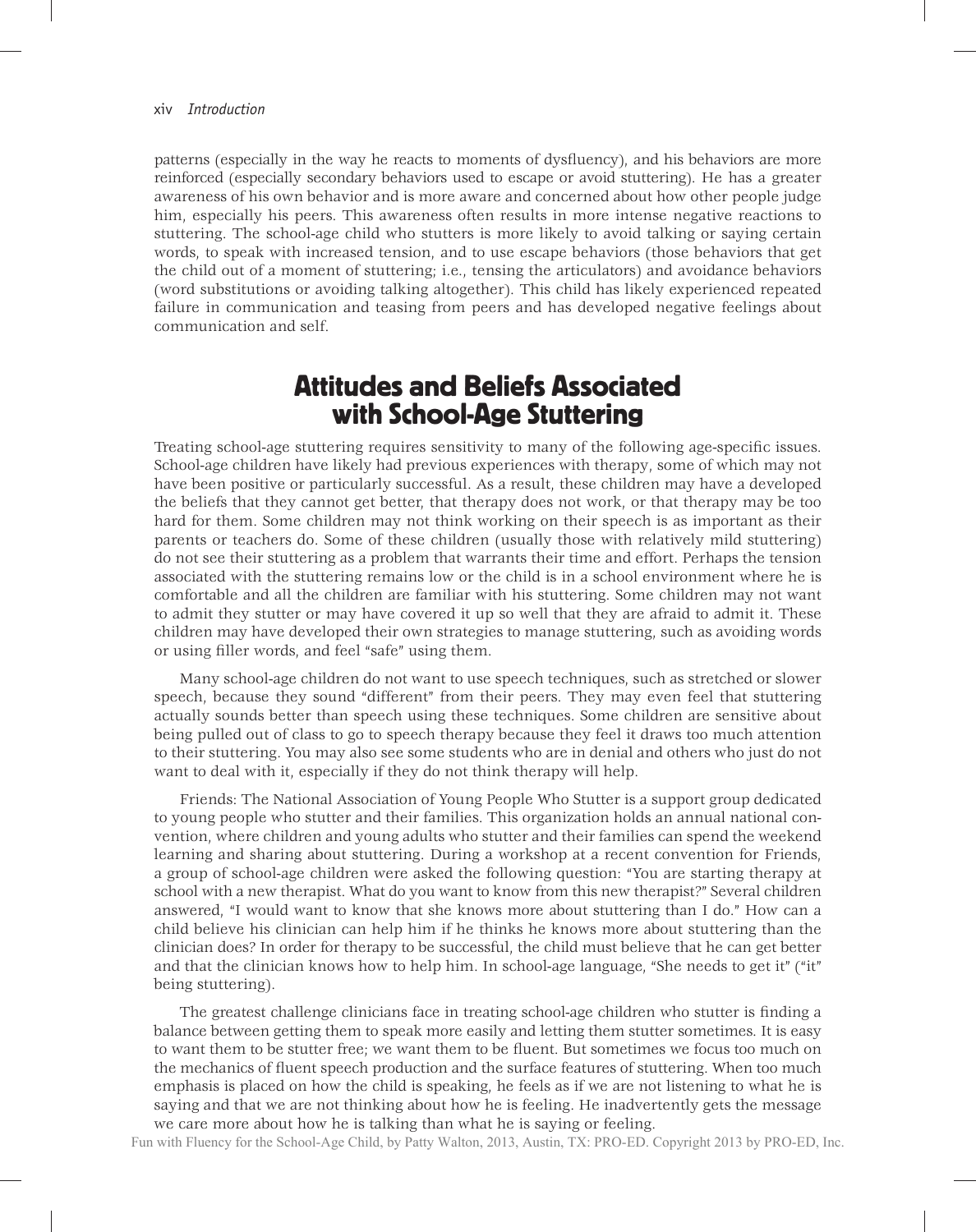Therefore, our first and most important role as a clinician is to be aware of and sensitive to the child's feelings, and we do this by listening. Talking with the child about his goals for therapy and how comfortable he is using speech techniques and discussing day-to-day issues (such as parental expectations, teasing, and peer concerns) that arise in his life not only help us plan therapy but also let the child know that we care about him and how he feels. By structuring therapy to provide time to validate such feelings, the clinician sends a message to the child that he, not his speech, is the focus of the therapy. This validation will bring trust to the clinical relationship and will plant the seeds for the development of new beliefs and attitudes about stuttering. Also, tailoring therapy to provide the child with immediate success, which could be demonstrated through 100% fluent speech during drills or controlled stuttering on single words, will help the child feel confident and motivated to make changes in his speech.

Planning and implementing treatment for the school-age child who stutters is challenging. Each child comes to therapy with specific needs and oftentimes with his own "road map" for this journey. It is a wise clinician who finds room for each of these road maps at her therapy table!

## Organization of the Book

This therapy manual is organized to provide the clinician with a step-by-step process for treating stuttering in the school-age child. Topics include assessing stuttering, treatment planning, teaching the child about his stuttering, using fluency shaping components, using modification components, working with attitudes and emotions, working with parents and teachers, and maximizing the success of therapy. Activities and therapy suggestions are included in each chapter. Specific information found in each chapter follows.

Chapter 1, Assessing Stuttering, presents helpful suggestions and worksheets that will guide clinicians in obtaining information about the physiological nature of the child's stuttering, the child's patterns of response to his stuttering, the child's attitudes and emotions, and parental attitudes and behaviors.

Chapter 2, Working with Parents and Teachers, provides suggestions on how to effectively integrate parents and teachers into the therapeutic process. Counseling suggestions as well as helpful worksheets are included.

In Chapter 3, Therapy Components and Treatment Planning, specific components of the therapy program (education, fluency shaping, modification, affective, and parental counseling) are discussed. This chapter includes information regarding the use of an increased length and complexity of utterance framework for therapy, guidelines for teaching techniques, and answers to some common questions related to planning and implementing therapy. Case studies are provided.

Chapter 4, Exploring and Understanding Stuttering, discusses the educational component of therapy, such as teaching the child to understand fluent and stuttered speech production, to identify and understand what they are doing in their own speech that makes it harder to speak more easily, to effectively self-monitor, and to understand how his attitudes and beliefs about stuttering affect his speech.

Chapters 5 and 6 are devoted to discussing aspects of the fluency shaping component. Chapter 5, Stretching: A Fluency Shaping Framework for Therapy, introduces the technique of stretching (the gentle elongation of the first part of a word or phrase), which forms the bulk of the fluency shaping component of the program. This chapter also includes many therapy activities from the single-word level through conversation to teach this technique.

Chapter 6, Other Fluency Shaping Strategies, provides the clinician with additional techniques to remediate more specific, persistent behaviors, such as hard vocal onset, lack of continuous voicing, hard articulatory contacts, and fast speech rate. Suggestions for introducing and teaching Fun with Fluency for the School-Age Child, by Patty Walton, 2013, Austin, TX: PRO-ED. Copyright 2013 by PRO-ED, Inc.